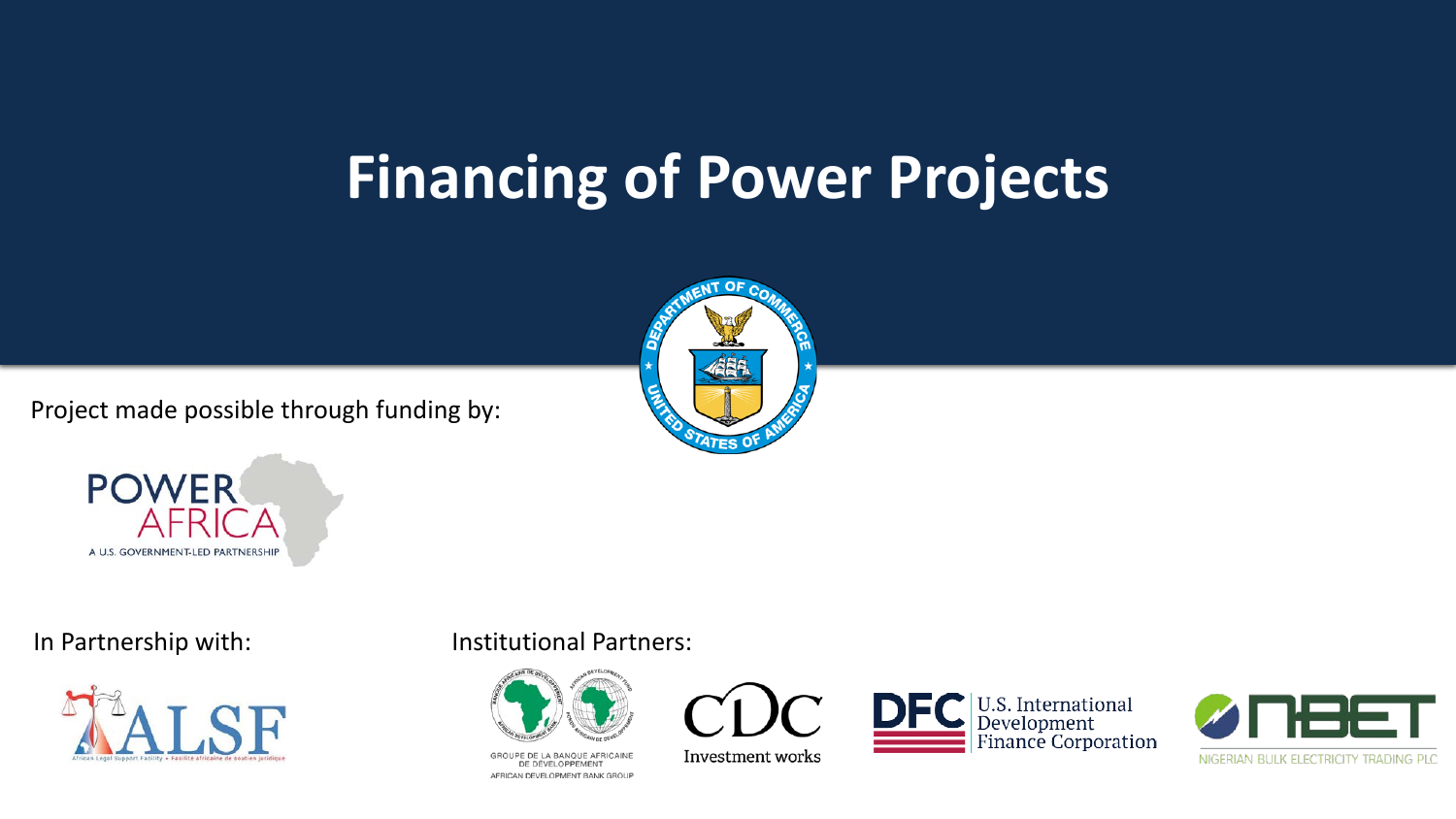# Project Finance

**What is it?** A type of financing in which **sponsors/developers invest equity** and **lenders provide long-term debt** to a project company based on:

- ▶ The calculated (contractual) cashflows of the project
- $\blacktriangleright$  The underlying power asset value

*Practice Note: In Project Finance, a Special Purpose Vehicle (SPV) is created to own the assets of the project and enter into financing and project agreements.*

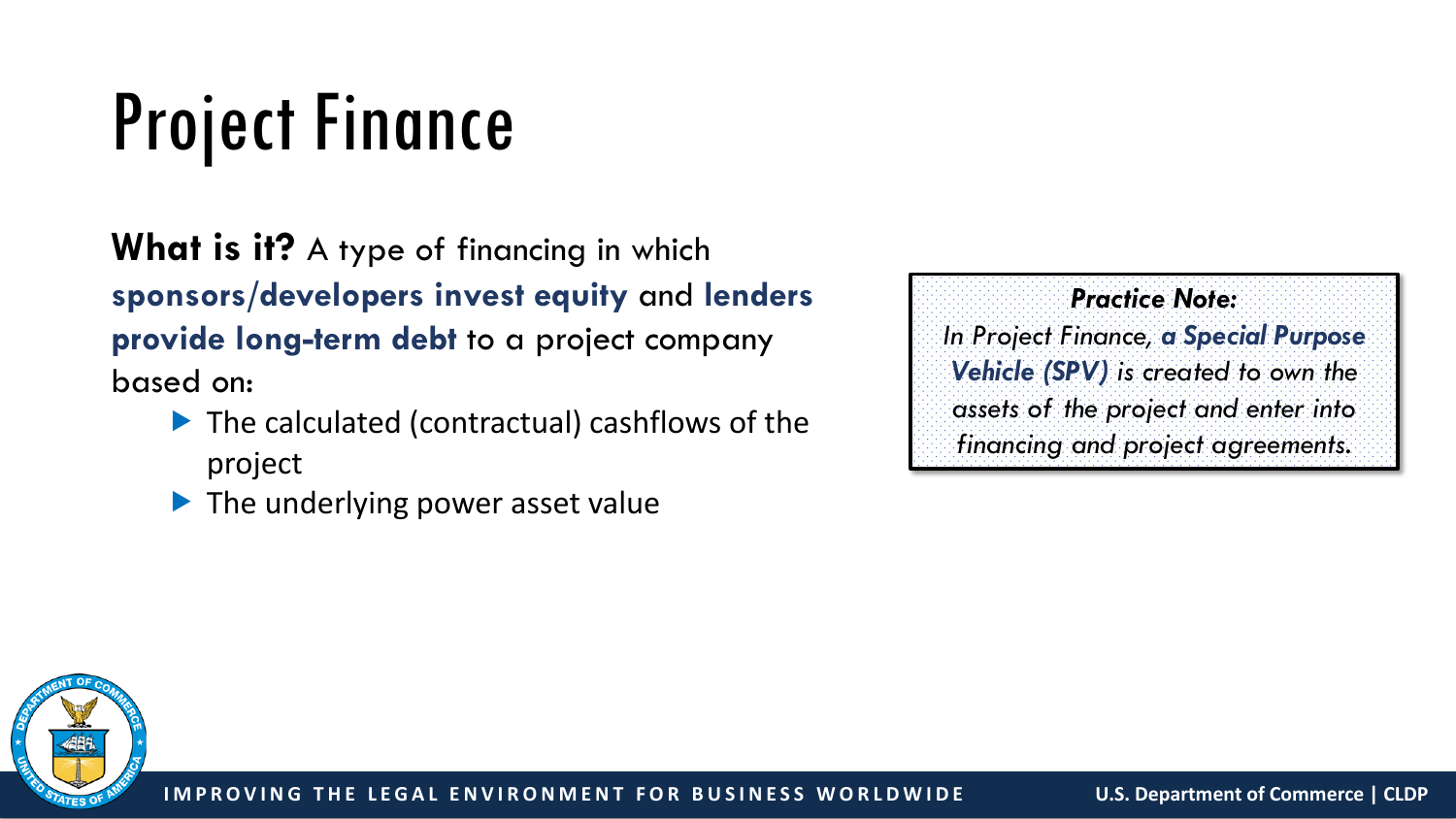## CONSIDERATIONS FOR USING PROJECT FINANCE

**Why use it?** A power project can be financed by the host government; however, using large amounts of **public capital may be politically unfeasible**.

- **PRO:** It does not require an upfront capital outlay from the host government.
- **CON**: Securing debt financing may require significant coordination and a complex set of highly-tailored agreements.

*Practice Note: Blended Finance and Procurement Platforms: Certain DFI's combine a limited- pool of below-market financing with a larger pool of market-priced financing. This reduces the cost of capital and offers lower cost lending in emerging markets.*

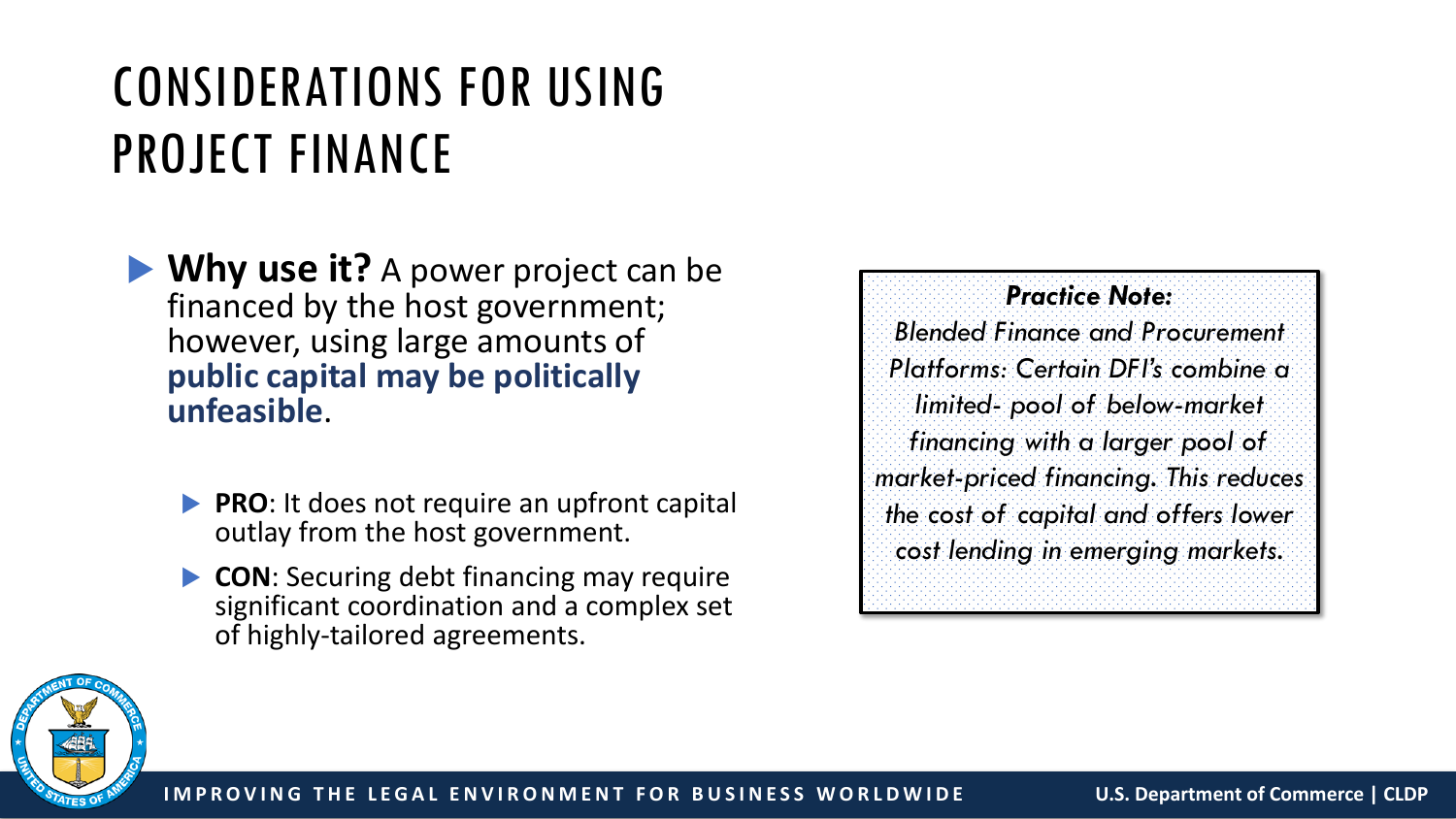## STRUCTURE OF PROJECT FINANCE





**IMPROVING THE LEGAL ENVIRONMENT FOR BUSINESS WORLDWIDE U.S. Department of Commerce | CLDP**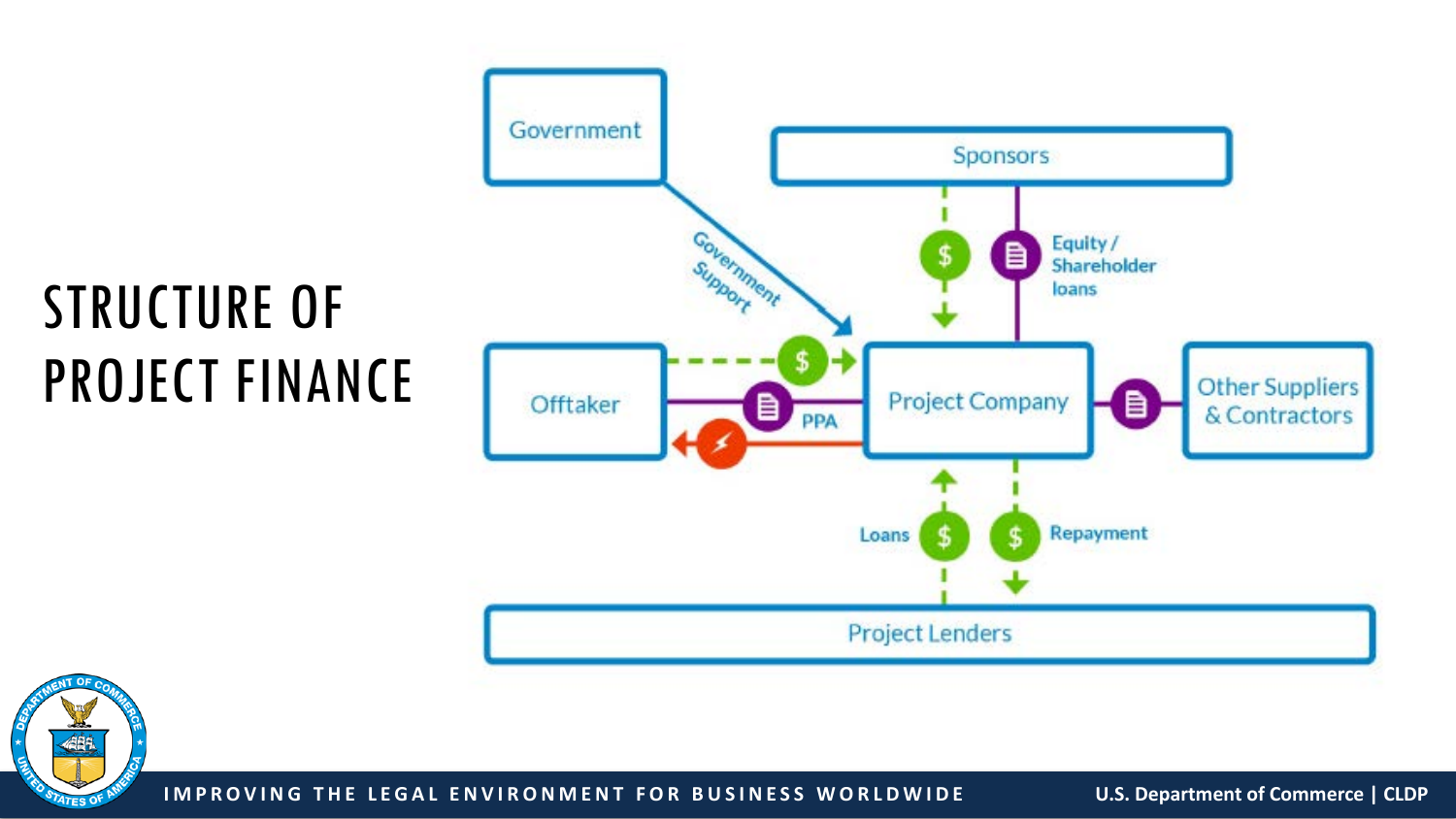# BANKABILITY

#### The ability to attract financing from a lender

- Lenders: Commercial banks, Development Finance Institutions (DFIs), private equity funds, etc.
- A well-structured PPA is key to establishing bankability
- Should clarify obligations and risks, including uncertainty in demand and power pricing

# RISKS TO BANKABILITY

#### Contract Term

- $\sqrt{\ }$ Tariff
- $\checkmark$  Changes in law and tax
- Offtaker creditworthiness
- $\checkmark$  Sponsor quality
- $\checkmark$  Billing and payment
- Currency/ Calculation
- $\sqrt{\ }$ Termination
- $\checkmark$  Remedies upon Buyer Events of Default
- $\checkmark$  Lenders' rights

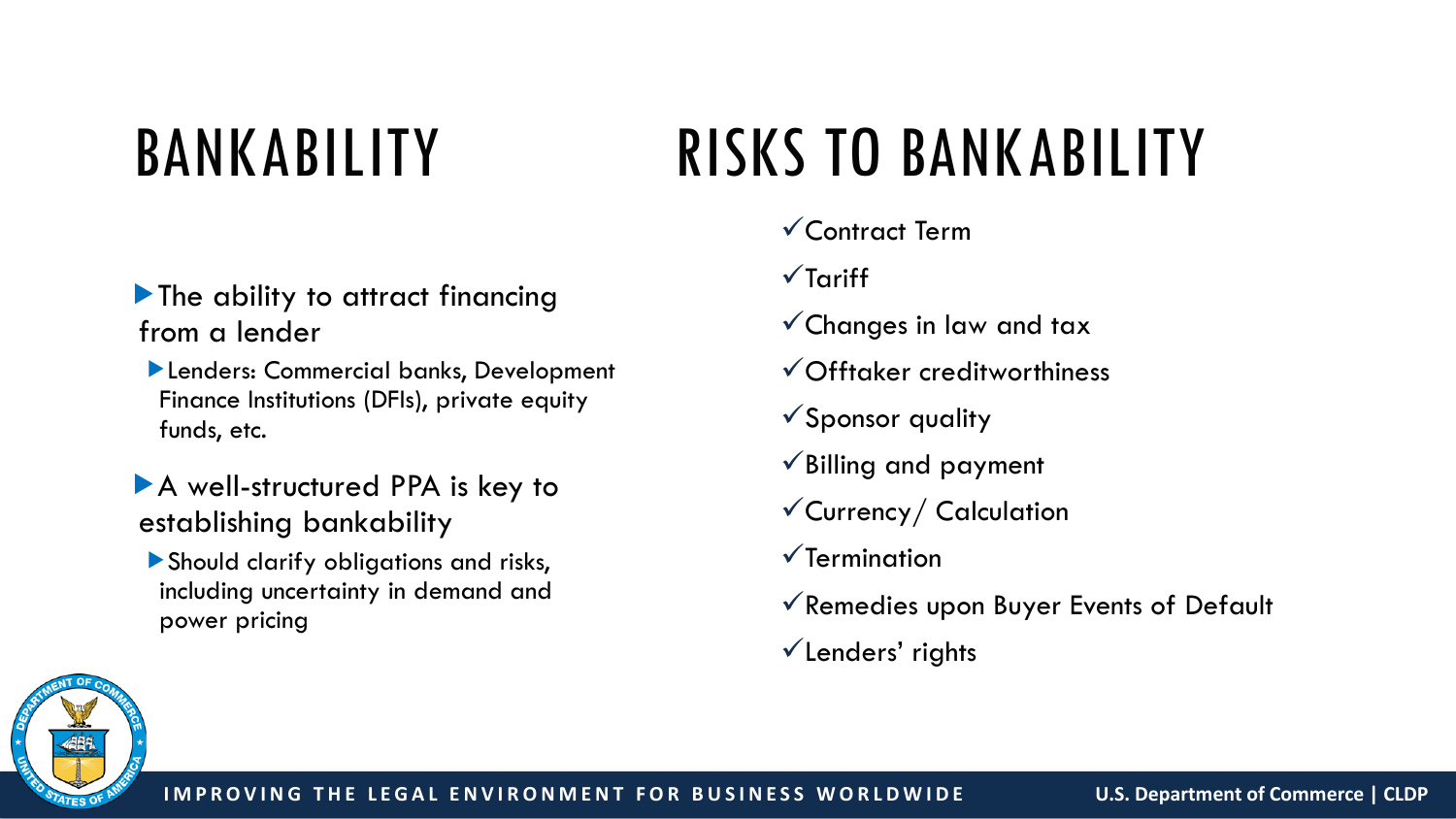### BANKABILITY OF RENEWABLE PROJECTS

- Development Finance Institutions (DFIs) are seeking to accelerate the deployment of renewable energy generation through blended, low-cost or concessional financing, including through climate funds
- Some newer renewable energy technologies (concentrated solar, battery storage) may still require higher tariffs in order to achieve bankability



Above is a photo of the 50MW Khi and 100 MW Kaxu solar project where they combined concentrated solar power technology with saturated steam and molten salt energy storage .

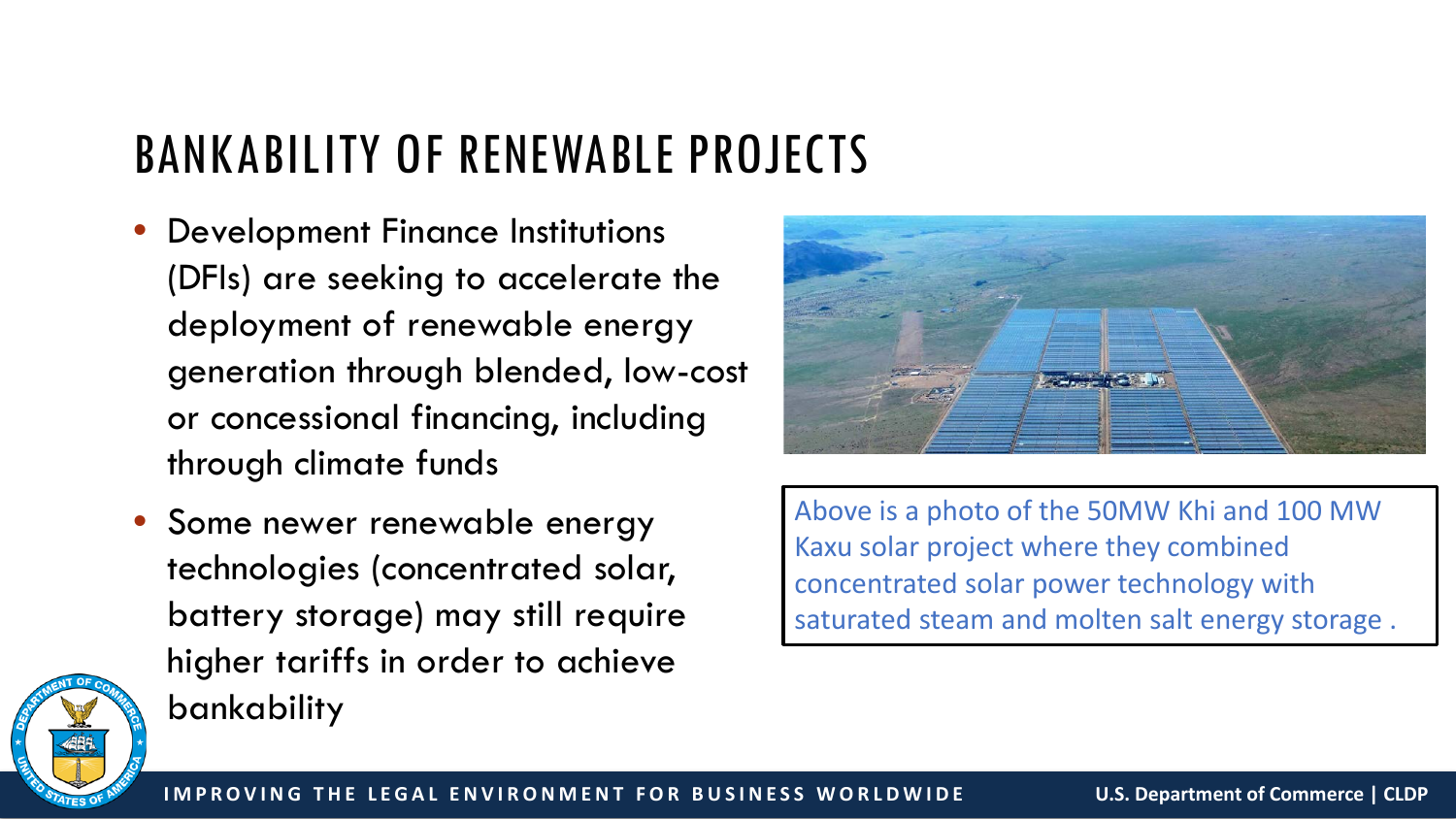### CREDIT SUPPORT

### **Why Credit Support?**

- **Lenders are sensitive to the credit** risk of the offtaker and their ability to make payments over the life of the PPA
- **Two primary lender concerns that** may require credit support:
- **Liquidity support / ongoing** payment capacity



**Termination support / capacity to** pay upon project default

### LIQUIDITY SUPPORT

- Escrow Accounts
- Liquidity letter of credit

### TERMINATION SUPPORT

- Implementation or concession agreement
- Government guarantee
- Put and Call Option agreement
- Comfort Letter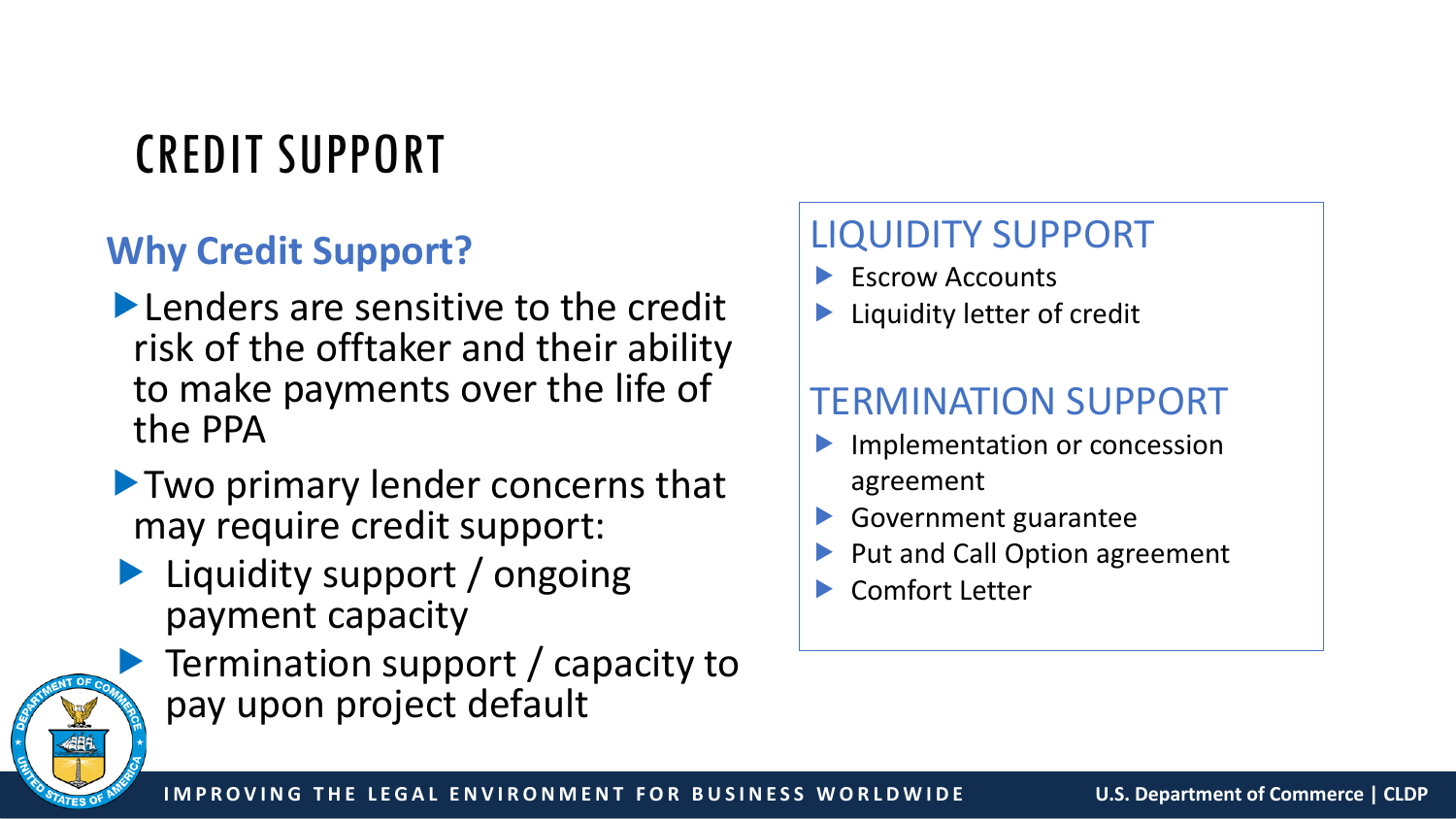## PPA Direct Agreements

- The **direct agreement** provides comfort to the lenders that they will be **notified in the event of a project company's default** and that they will have the right to intervene before the PPA is terminated.
- Under a direct agreement, lenders will have **step-in rights** which will allow them to take control of the project company in the event of a project company's default.



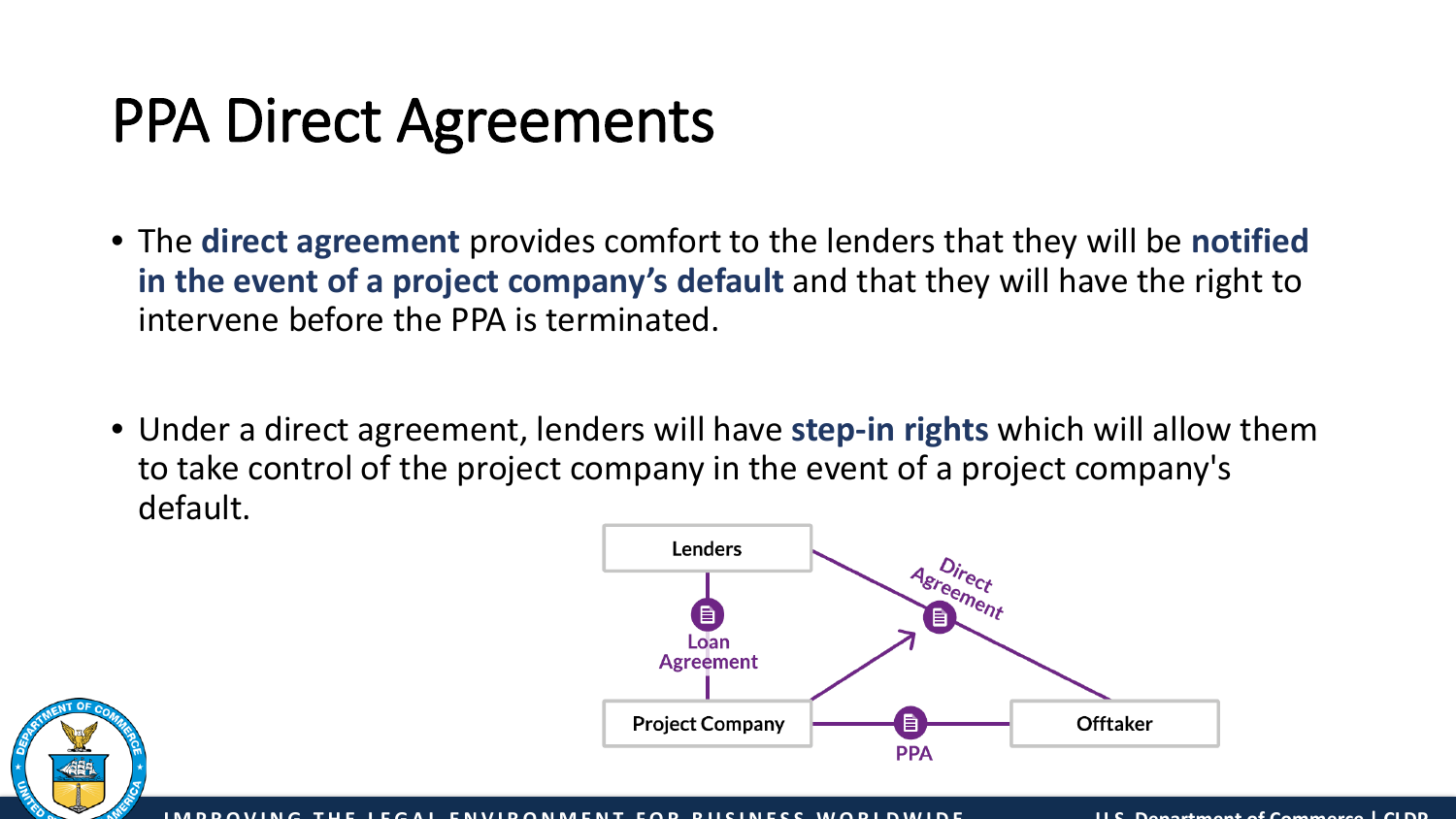

#### **Project Finance**

 Type of financing in which developers invest equity and lenders provide long-term debt to the project company based on a) the calculated cashflows of the project and b) the underlying power asset value

### **Bankability**

 A project's ability to attract funding, both in the form of equity investment or debt from development or commercial lenders

#### **Offtaker Credit Support**

 Support provided by the host government to the offtaker to improve the bankability of a power project